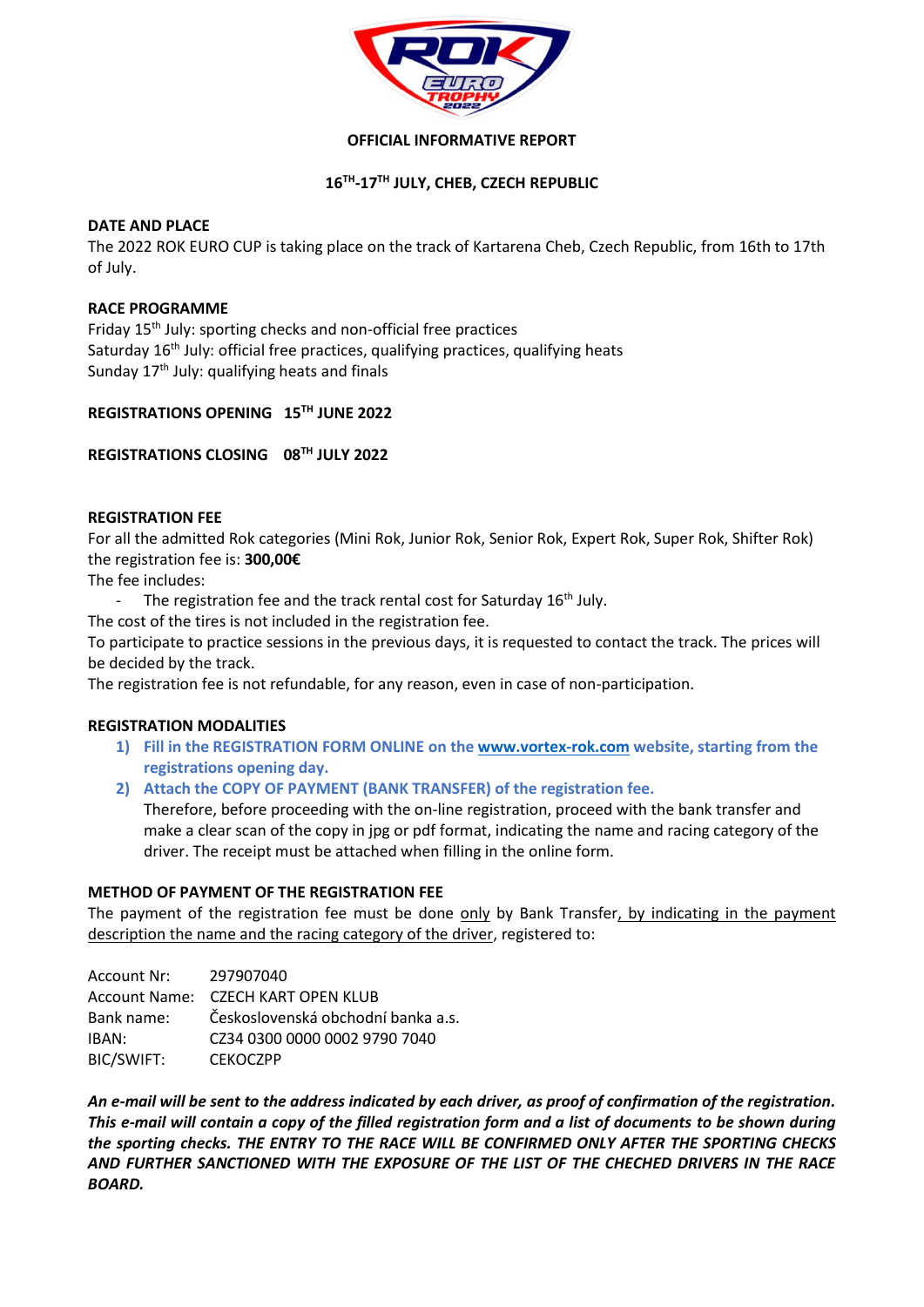

# *The registration form sent, must be signed and delivered during the sporting checks at the track together with the necessary documents.*

*Registrations received by e-mail, fax or post will not be accepted.* 

During the on-line registration it is not requested to attach the documents necessary for the sporting checks. This means, the driver is fully responsible for the preparation, presentation, the validity and conformity of all the requested documents/information. The Rok Euro Cup Organizer and Promoter will not be responsible for any eventual missing or incomplete document.

Herewith we remind you about the documents requested at the Sporting Checks (that will take place at the track on Friday 15<sup>th</sup> July):

- Current entrant license
- Current driver license
- Current medical certificate of the driver
- AUTHORIZATION/START PERMISSION/ VISA from the federation that issued the license.
- We remind you that the ROK EURO CUP is a CZech National race with foreign participation.

**Attention: all drivers with a foreing licence (not-Czech licence) must have the authorization/start permission/VISA of the federation which issued them the licence.**

**All licences must be current licences and valid for the category in which the driver is registering.**

| <b>MINI ROK</b>   | 9 years old (already turned) $-13$ years old (up to 14 years old not<br>turned) with the following licenses:<br>- National License (valid for the category in which the driver is registering)<br>- International G                                                                                                                                                                                                                                                                                  |
|-------------------|------------------------------------------------------------------------------------------------------------------------------------------------------------------------------------------------------------------------------------------------------------------------------------------------------------------------------------------------------------------------------------------------------------------------------------------------------------------------------------------------------|
| <b>JUNIOR ROK</b> | 11-15 years old (up to 16 years old not turned)<br>- National license* (valid for the category in which the driver is registering)<br>- International G<br>- International F<br>- International E*<br>*up to 16 years old not turned                                                                                                                                                                                                                                                                 |
| <b>SENIOR ROK</b> | From 14 years old<br>(13 years old if the driver turns 14 years old within the 31/12/2022)<br>- National Senior license (valid for the category in which the driver is<br>registering)<br>- International F<br>- International E                                                                                                                                                                                                                                                                     |
| <b>EXPERT ROK</b> | From 32 years old<br>(31 years old if the driver turns 32 years old within the 31/12/2022)<br>- National Senior license (valid for the category in which the driver is<br>registering)<br>- International E<br>and/or<br>From 14 years old (13 years old if the driver turns 14 years old within the<br>31/12/2022) if the weight of the driver with helmet and racing suit is equal<br>to 85 Kg or more<br>- National Senior license (valid for the category in which the driver is<br>registering) |

## **ADMITTED DRIVERS AND LICENCES**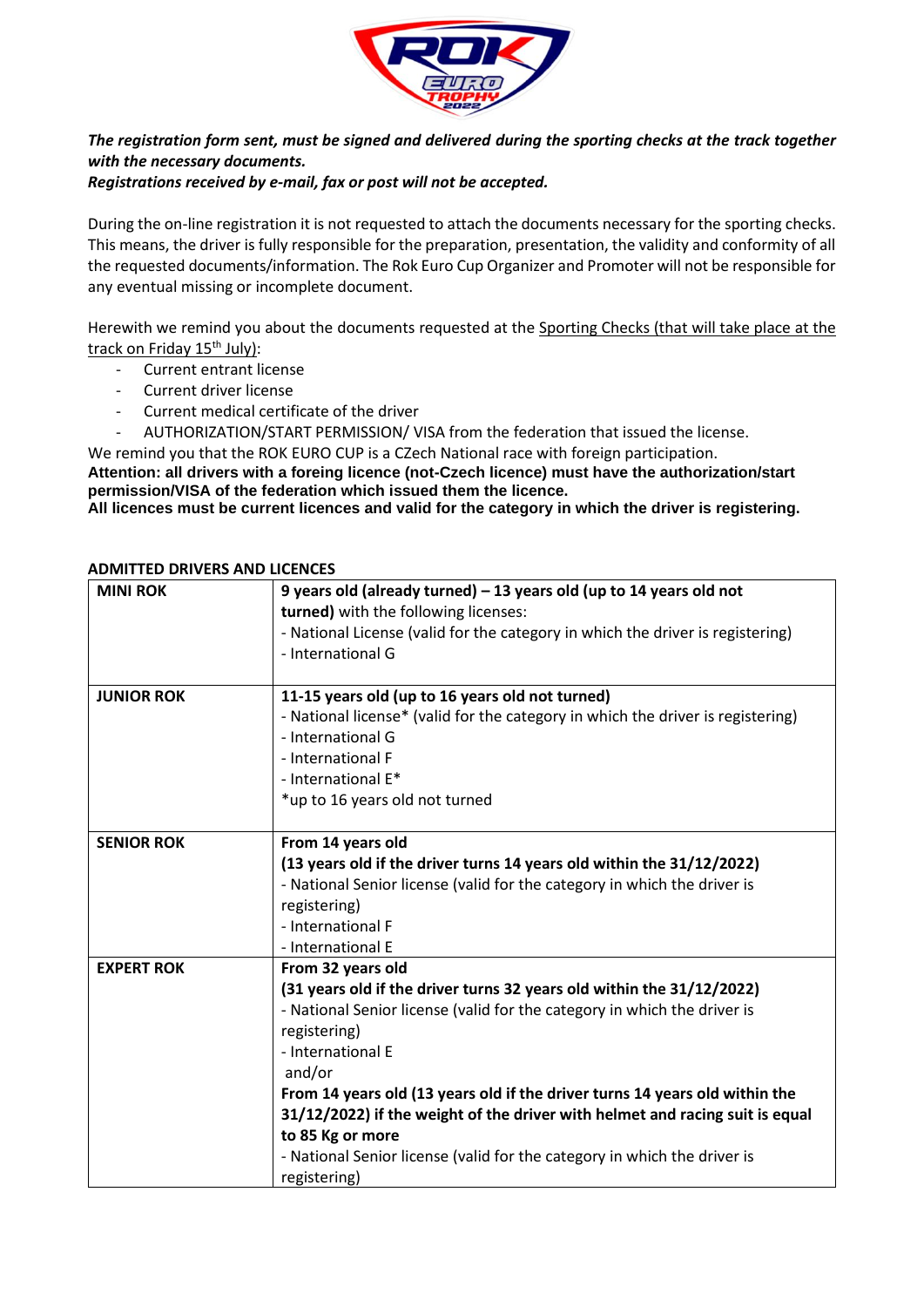

|                    | - International F                                                        |
|--------------------|--------------------------------------------------------------------------|
|                    | - International E                                                        |
|                    |                                                                          |
| <b>SUPER ROK</b>   | From 14 years old                                                        |
|                    | (13 years old if the driver turns 14 years old within the 31/12/2022)    |
|                    | - National Senior license (valid for the category in which the driver is |
|                    | registering)                                                             |
|                    | - International F                                                        |
|                    | - International E                                                        |
| <b>SHIFTER ROK</b> | From 15 years old                                                        |
|                    | (14 years old if the driver turns 15 years old within the 31/12/2022)    |
|                    | - National Senior license (valid for the category in which the driver is |
|                    | registering)                                                             |
|                    | - International E                                                        |

## **ADMITTED MATERIAL**

Each driver will be allowed to use:

2 (two) chassis of the same brand

2 (two) engines

This material must be marked during the technical checks.

## **TYRES**

For all the categories: Mandatory purchase of both slick and rain tyres, to be used from the qualifying practices to the final phases (warm-up sessions excluded). It will be possible to pay tyres and spare parts at the Rok point in cash (Euro), or with credit card ONLY through PAYPAL system.

## **SLICK TYRES**

*CATEGORIES: SENIOR ROK, JUNIOR ROK, SUPER ROK, SHIFTER ROK, EXPERT ROK*  LEVANTO KRT 10x4.50-5/11x7.10-5

4 front + 4 rear (in total 2 sets) – mandatory purchase of tires voucher.

The voucher for the purchase of slick tires will be available from Friday before the race, by the Rok point at track.

*CATEGORY: MINI ROK* 

LeVanto KRT 10x4,00-5/11x5.00-x5

3 front + 3 rear – mandatory purchase of tires voucher.

The voucher for the purchase of slick tires will be available from Friday before the race, by the Rok point at track.

## **RAIN TIRES**

Vouchers for RAIN TIRES, to be used from qualifying practice to the final, will be sold at track only if the race Director declares "wet track".

*CATEGORIES: JUNIOR ROK, SENIOR ROK, EXPERT ROK, SUPER ROK, SHIFTER ROK* BRIDGESTONE 4,5/10,0-5 + 6,0/11,0-5 2 front tires + 2 rear tires (1 set)– mandatory purchase (only in case of rain) 2 front tires + 2 rear tires (1 set) – optional purchase

MINI ROK CATEGORY LeVanto MRT WET 10x4.00-5''/11x5.00-5'' 2 front tires + 2 rear tires (1 set) – mandatory purchase (only in case of rain)